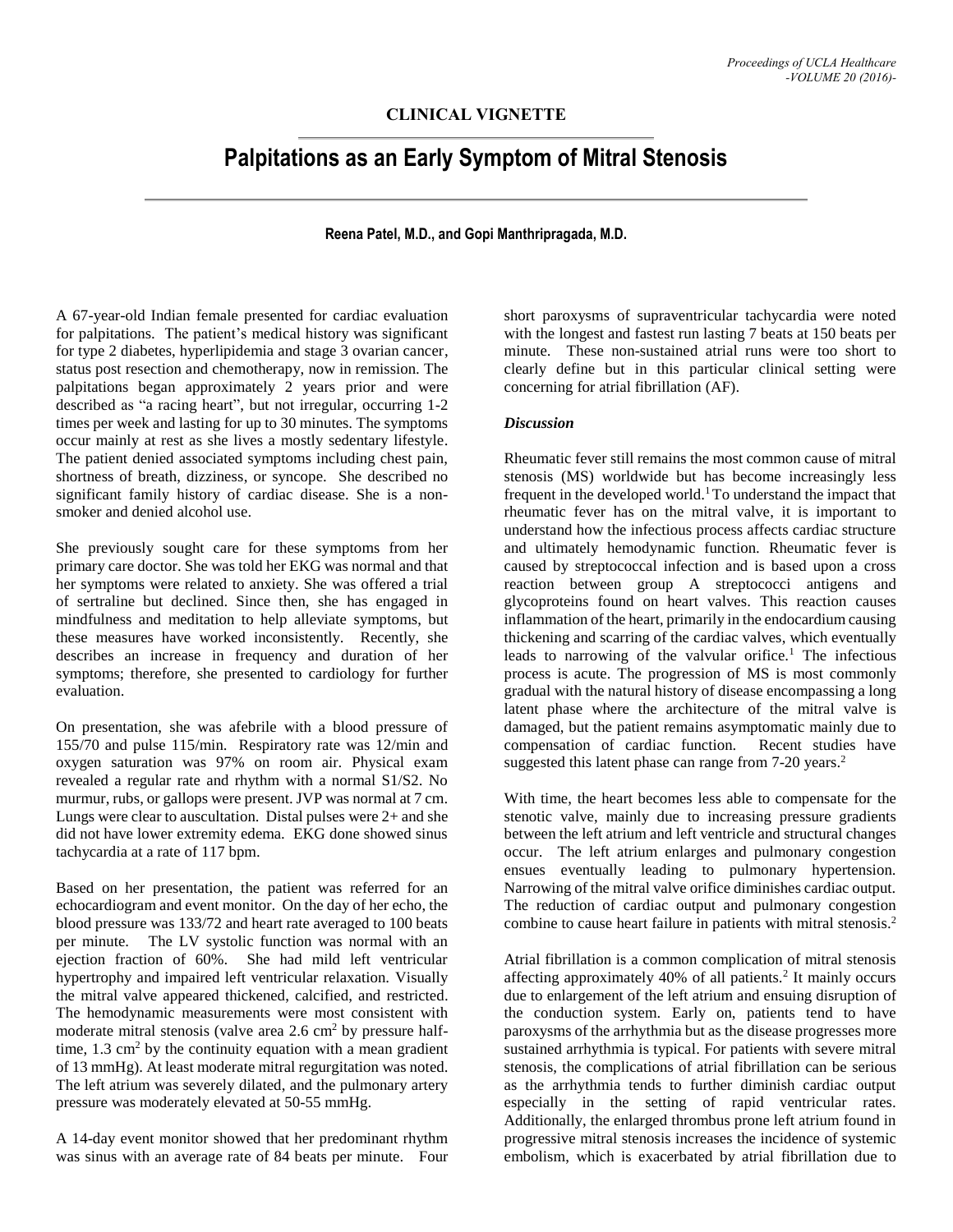impairment of left atrial contraction. <sup>2</sup>These patients are at high risk for stroke. In general, atrial fibrillation is poorly tolerated in patients with significant mitral stenosis and can be an indication for intervention.<sup>3</sup>

## *Management and Intervention*

The indication for intervention is based primarily on the severity of symptoms and the type of intervention depends on the degree of narrowing and the architecture of the valve.<sup>4</sup> The Abascal echocardiographic score (also known as the Wilkins score) was first described in 1990 as a means to predict the success of percutaneous balloon mitral valvotomy (PBMV) in rheumatic mitral valve stenosis. The score takes into account mitral leaftlet mobility, leaflet thickening, leaflet calcification, and subvalvular thickening.<sup>4</sup>

PBMV is recommended for symptomatic patients with severe mitral stenosis (MVA  $\leq$  1.5cm2) and favorable valve morphology (Abascal score  $\leq$  8) in the absence of contraindications such as left atrial thrombus (Class I A).<sup>5</sup> Mitral valve surgery is indicated in those patients with severe MS who are not candidates for PMBV or have failed prior PMBV (Class I B).<sup>5</sup> In those who are asymptomatic, PMBV is reasonable in those with severe MS who develop new onset Afib or severe MS with exercise (IIB, LOE C).<sup>5</sup>

The mean pressure gradient is another widely used parameter to determine the severity of MS and is dependent on the transvalvular flow and the diastolic filling period and will vary greatly with changes in heart rate. The diastolic pressure halftime is even more sensitive to variables such as compliance of the left ventricle and left atrium. Other measures of mitral valve stenosis such as the continuity equation or the proximal isovelocity surface area may be used if discrepancies exist.

## *Conclusion*

Rheumatic mitral stenosis remains a relevant clinical entity though not encountered as often in the United States as in other parts of the developing world. Accurate diagnosis and appropriate medical and interventional treatment are critical to optimizing the clinical care and outcome of patients with MS. Our patient reported having pharyngitis as a young girl in India, which likely was the pathophysiologic trigger for her development of mitral stenosis. She does not currently meet criteria for intervention with percutaneous or surgical intervention due to the lack of severe narrowing of her valve and absence of symptoms. However, the clinical progression of her case does warrant monitoring with routine echocardiography and in her case further evaluation of atrial fibrillation, so her stroke risk can be more accurately defined. If she were to develop atrial fibrillation, anticoagulation and avoidance of tachyarrhythmias would be an imperative first step. A loop recorder is planned for next month.

## *Figures*









**Figure 3:** Echocardiogram- Color Doppler through the mitral valve. Note color aliasing in the left ventricle suggestive of turbulence of flow distal to the stenosis (red arrow).